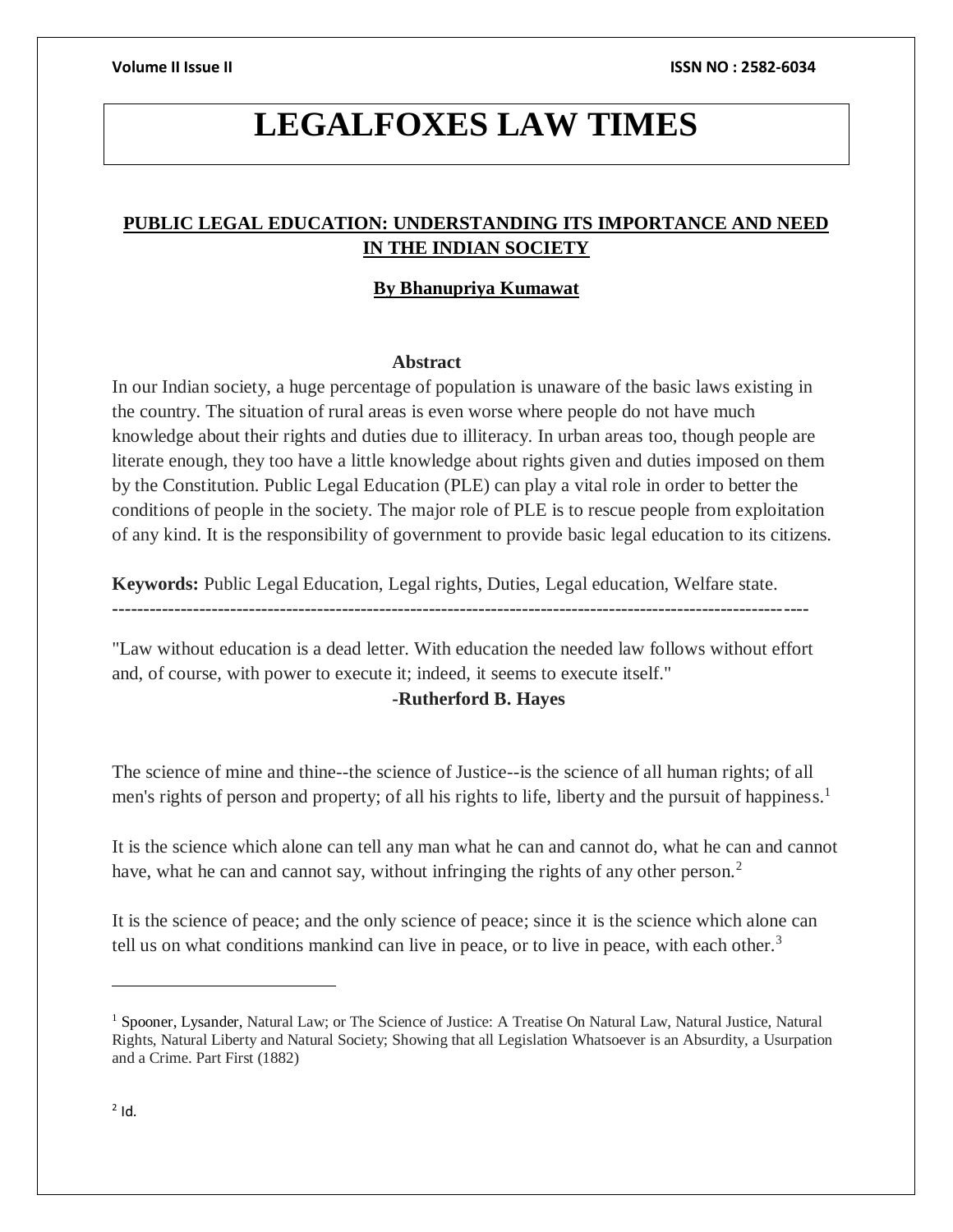These conditions are simply these: viz., first, that each man shall do towards every other all that justice requires him to do; as, for example he shall pay his debts, that he shall return borrowed or stolen property to its owner, and that he shall make reparation for any injury he may have done to the person or property of another.<sup>4</sup>

The second condition is that each man shall abstain from doing to another, anything which justice forbids him to do; as, for example that he shall abstain from committing theft, robbery, arson, murder or any other crime against a person or property of another. So long as these conditions are fulfilled, men are at peace and ought to remain at peace with each other, but when either of these conditions is violated, men are at war. And they must necessarily remain at war until justice is re-established.<sup>5</sup>

Law is basically a mechanism to control and regulate the behaviour of people living in the society. Law is fundamental to the society. A society without law cannot be imagined. If there is no law then there will be chaos everywhere.

According to Collins dictionary, "The law is a system of rules that a society or government develops in order to deal with crime, business agreements and social relationships."

John Austin defines law as "Law is the aggregate set of rules set by a man as politically superior, or sovereign to men as political subjects."

As per Frederick Carl Von Savigny, law is the common will of the people (spirit of the people). The main idea behind Savigny's theory of law is that law is the expression of the will of common people.

The definitions of law are discussed because the researcher wants to highlight the nexus between the society and law. There is no doubt that law and people are inter-connected. The laws highly impact people, and in the same way law also gets affected by the people. When Savigny says that law is the common will of people, he meant that law is what people demands, how people are, and what their common consciousness is!

This paper highlights the relationship of law with the citizens. In this paper, the researcher wants to talk about the importance of legal knowledge among the common public. And this phenomenon is termed as Public Legal Education here.

Generally Legal education means the system of training students to become legal specialist. Such training is given in educational institutions that are meant for studying law. It also means a body

 $\overline{a}$  $3$  Id.

5 Id.

 $4$  Id.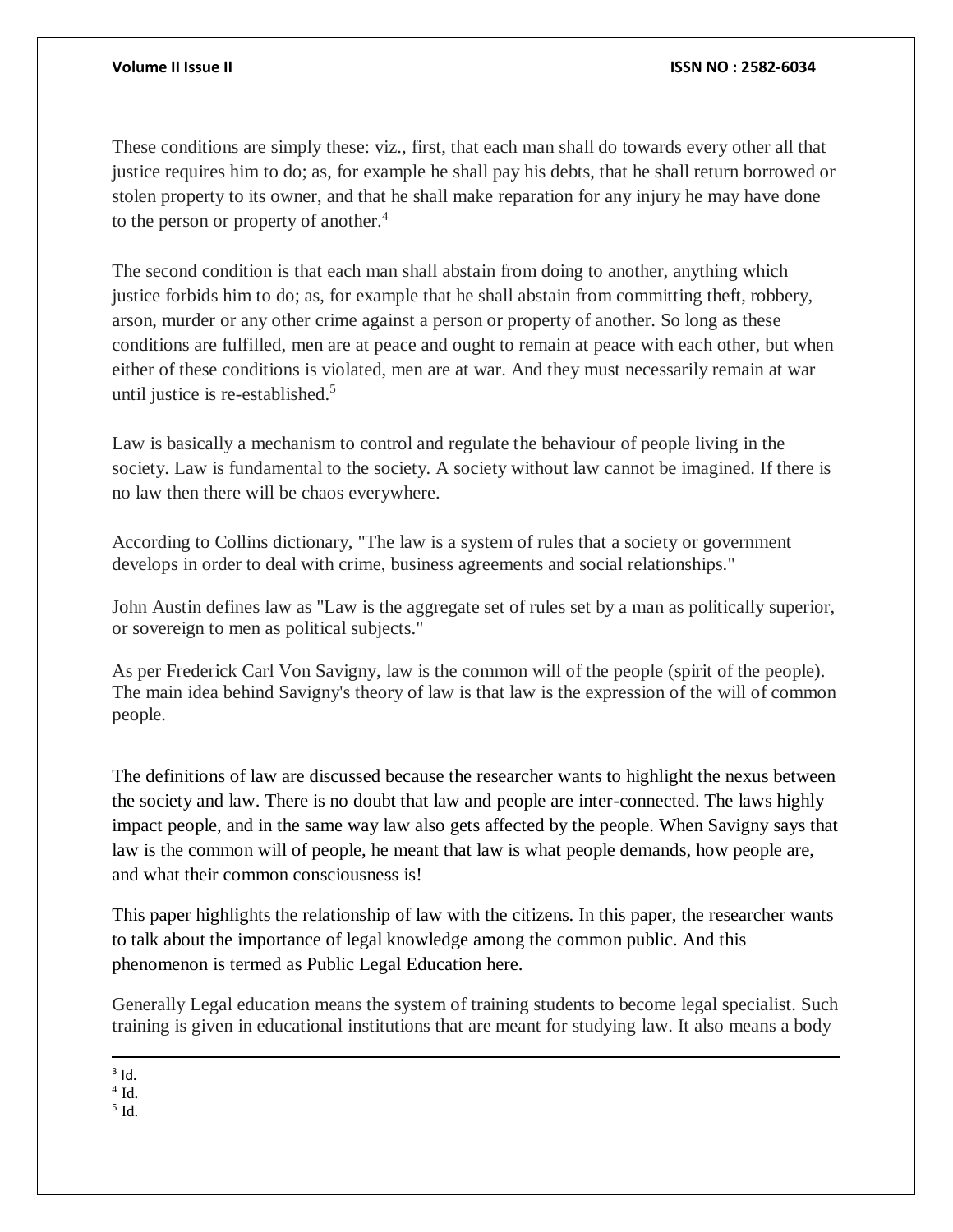### **Volume II Issue II ISSN NO : 2582-6034**

of knowledge about the government, administration and law. Possession of a Legal education serves as a basis for professional legal activity.<sup>6</sup> The ordinary notion of 'Legal Education' is that it is the education of individuals who intend to become legal professionals such as lawyers, judges and magistrates, entrepreneurs and like. However, Public Legal Education (PLE) is entirely a different concept. Public Legal Education means educating the common public about the laws of the land. There is no doubt about the fact that a State becomes a Welfare-State if its citizens are educated and qualified. Such educated citizens contribute in making a nation to achieve the goals of a welfare state. Therefore, in furtherance of such goal, it is very important for each and every citizen that he/she shall have the knowledge of the laws existing in his/her country.

India is the largest democracy in the world; hence, the significance of Legal education in a democratic society cannot be overlooked or underestimated. There is a Latin Maxim *"Ignorantia juris non excusat"* which means that ignorance of law is no excuse. *'Ignorantia iuris nocet'* means not knowing the law is harmful. Ignorance of law is not innocence but a sin which cannot be excused. This rule applies universally across the world. Thus, it is well understood that it is very important for all the people to have knowledge about the laws of the place where they are living. So the aim of legal education should be not only to produce good lawyers but also to make such citizens who are bound by the laws, who value law and who are infused with the concepts of human values and human rights. We must have a Legal education which can fulfil the needs of the society and country as well. We are no longer laissez-faire but a welfare state, and in welfare society law plays a vital role in the daily affairs of human beings. Socio-economic development can be achieved by using law as a tool. In this date, law has not merely remained as an instrument of social control but it has become an instrument to introduce social changes.

About 70% of the Indian population is unaware of their basic legal rights. Most of them are from rural areas who are illiterate and do not know about their constitutional rights. Even the literate citizens of urban areas do not know about their rights and legal procedures. This figure signifies that very few citizens of our country know about their rights and existing laws, which means that there is a serious gap in people's knowledge about how the social structure is made up and what is their role within it.

# *The significance of Public Legal Education (PLE) is discussed in the following points:*

# **1. Significance in Daily Affairs.**

It is extremely important for the common people to have knowledge about the law of the country. The law not only contain duties but also rights of the citizens. The law is intertwined in our day to day affairs in such a way that it is impossible to imagine our lives without it. Law gets attached to a person the moment he takes birth, and continues to be with him till his last breath.

 $\overline{a}$ 

<sup>6</sup> Retrieved from

[https://encyclopedia2.thefreedictionary.com/Legal+Education#:~:text=\(1\)%20A%20body%20of%20knowledge,stud](https://encyclopedia2.thefreedictionary.com/Legal+Education#:~:text=(1)%20A%20body%20of%20knowledge,students%20to%20become%20legal%20specialists.&text=Knowledge%20of%20law%20in%20ancient,a%20privilege%20of%20the%20priests) [ents%20to%20become%20legal%20specialists.&text=Knowledge%20of%20law%20in%20ancient,a%20privilege%](https://encyclopedia2.thefreedictionary.com/Legal+Education#:~:text=(1)%20A%20body%20of%20knowledge,students%20to%20become%20legal%20specialists.&text=Knowledge%20of%20law%20in%20ancient,a%20privilege%20of%20the%20priests) [20of%20the%20priests.](https://encyclopedia2.thefreedictionary.com/Legal+Education#:~:text=(1)%20A%20body%20of%20knowledge,students%20to%20become%20legal%20specialists.&text=Knowledge%20of%20law%20in%20ancient,a%20privilege%20of%20the%20priests), on 26th December 2020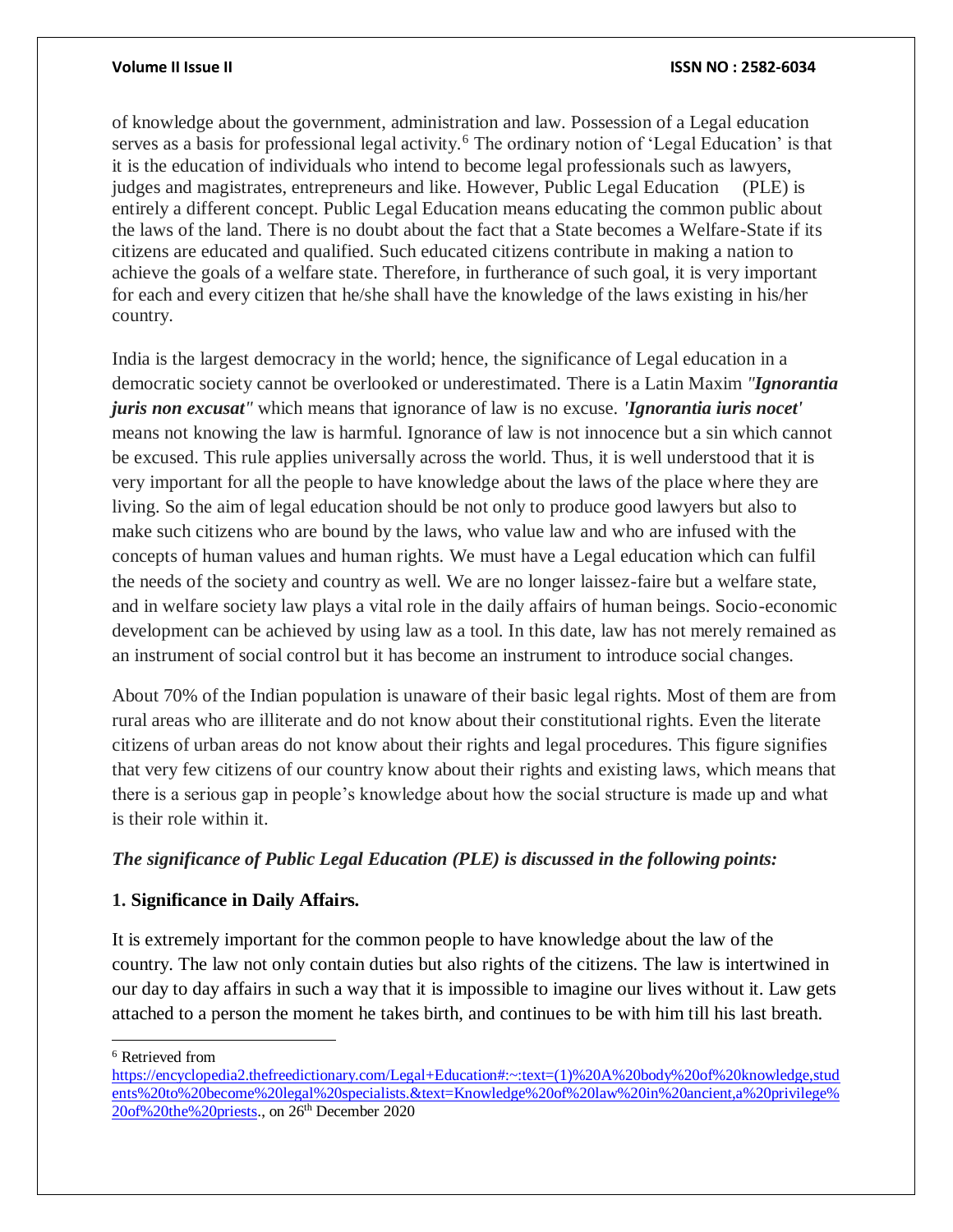### **Volume II Issue II ISSN NO : 2582-6034**

For example, when a person takes birth, his registration is required by law, when he marries, his marriage is required to be registered at the local municipal office, and at the time of death also, the death needs to be registered. Legal knowledge is also needed in general matters like making of a Will, transferring property or making the gift of some property or asset, division of family property, etc. With the help of Public Legal Education people become able to manage common issues like debt liabilities, consumer rights, discrimination, employment problems, housing problems, divorce, etc. Understanding of law is extremely important to the layman. When we say 'Knowledge is Power', it simply means that knowledge serves as a tool to us if we know how to use it. The quality of one's life fades away in the absence of knowledge. For instance, consumer fraud is a common practice in today's world of commercialisation. However, people have become a little aware about the business malpractices, yet a large population of consumer is still unaware of their rights. Deceiving by business malpractices causes financial and other losses to the consumers. Even after discovering that they have been cheated and deceived by a manufacturer or shopkeeper, people do not realise that it is their right to get properly served because they have paid for a product or service, and that they should present a claim. They have to satisfy themselves with unfit product and poor services. The main reason behind all this is their lack of knowledge about the Consumer Laws.

# **2. Discouraging Crime Rate.**

Understanding of law is extremely important in all phases of life. When the citizens are unaware of their duties, they tend to make mistakes. For maintaining a social order, it is important that each person knows about his duties and rights. In India, people do not know much about their legal rights and duties and the condition of rural areas is quite bad in these terms. People do not know whether an act or omission is an offence. Many malpractices are going on in name of traditions and customs and the victim cannot raise his voice in absence of knowledge about his rights.

People commit trivial offences and they fall as prey for lawyers whose intention is less of saving the accused and more of extorting money from him. It is very easy for such lawyers to fool people by misinterpreting the laws. They extort money by saying him that he has committed a fatal offence and much money is needed to save him from penal liability. Being unaware of the laws, people get trapped in these tricks and bind themselves to pay the cost. In this way, that accused who could have been acquitted after paying a nominal fine as prescribed by law, face difficulties and come to court on regular basis, lose all his money and get harassed mentally.

So, it is the need of the hour that public legal education should be systematically provided to all citizens in order to curb malpractices in the society and discourage the crime rate.

# **3. Combating injustice.**

Empowering the weak is the prime objective of Public Legal Education (PLE). Marginalized and underprivileged groups in our country have been facing problems like discrimination, gender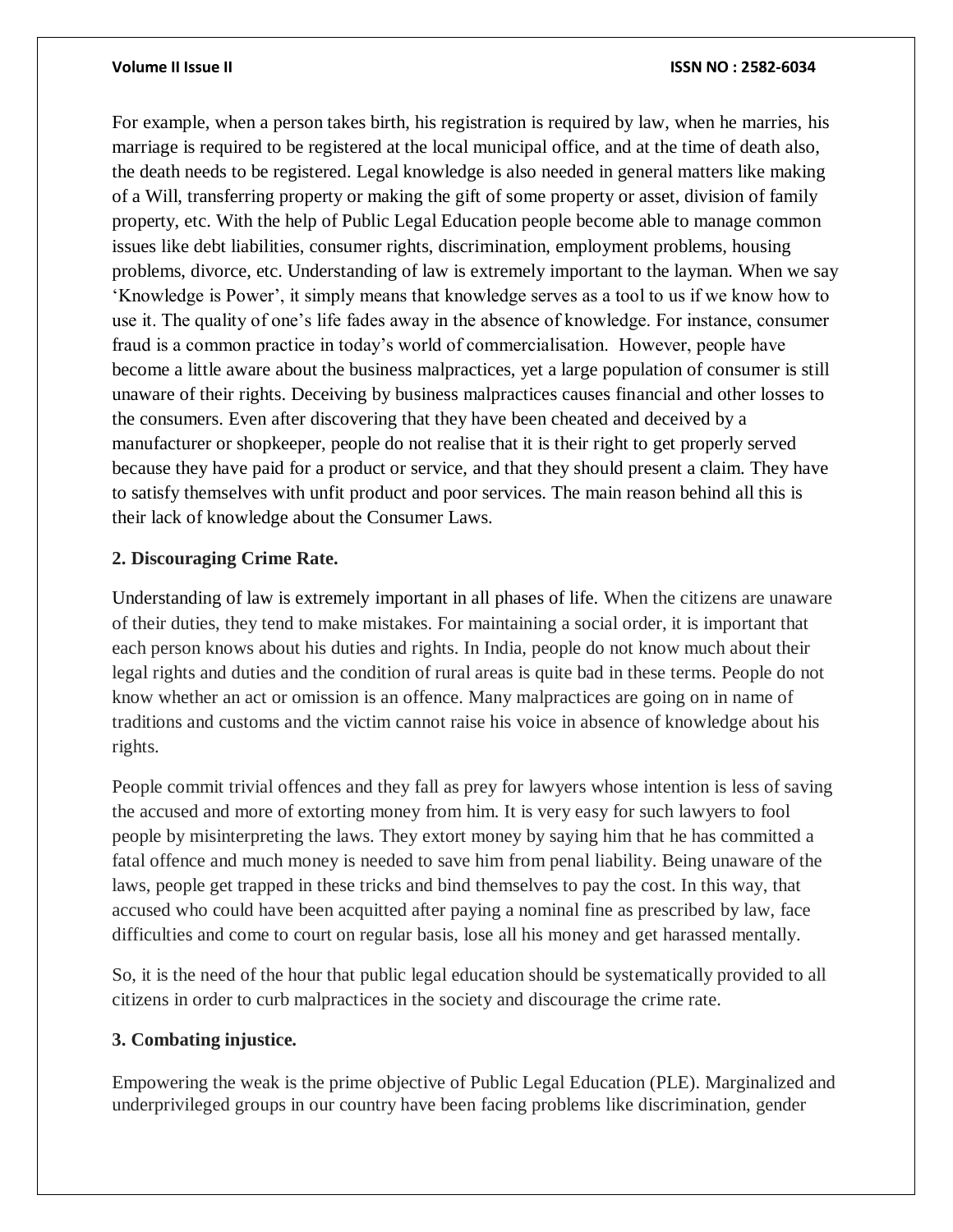### **Volume II Issue II ISSN NO : 2582-6034**

inequality, unemployment, hunger, poverty, etc. since decades. These groups contain women, poor, workers and labourers, etc. Although several laws are being made for these groups but they so not seek the benefit due to lack of knowledge about these laws and provisions. For instance, the daily wage labourers are not given equal salary for their work; especially women workers face this discrimination. They have very little or no knowledge about their legal right of being paid equally similar to their male counterparts, for the same work. They do not know that Equal Remuneration Act, 1976 exists which protects their right. Therefore, problems faced by these people need to be addressed and the best way is empowering them by giving them education about their rights. People should be made aware of the government policies and programs being run for their benefit. Special focus shall be placed on free legal aid facilities for weaker sections and women so that they can fight injustice

# **4. Transparency and Accountability of the Governance.**

There are two concepts which play a vital role in the smooth functioning of a democratic nation-- Transparency and Accountability. Accountability means the responsibility of government officials to execute their duties in the best possible ways so that the citizens can be benefited and the actual goal of a welfare state can be achieved. Where a common citizen is responsible (accountable) for his conduct and actions, the government is accountable for its laws and decisions that impact its citizens.

Transparency signifies the quality of being open and without secrets. Transparency in governance is a condition where people trust and believe in the tasks and decisions of the government that government establishments and Institutions perform their duties in a fair and honest way, without any secret held behind. The fundamental of transparency in governance is providing people access to information, making them aware about the rules, regulation and procedures to better the economic stability and development of a nation.

The task of making a government transparent and accountable can be made easy by providing citizens with basic Legal Education which can be termed as Public Legal Education (PLE). People should be provided the education that 'Rule of Law' is paramount and the State is also bound by the obligations and duties to serve the citizens. For instance, when people go to a public office and their work is delayed by the officials, they think that there is no remedy and they are dependent upon the whims and fancies of those officials. They are bound to think in this way because common public has been maltreated and ignored like this in India since decades. The remedy is to make people aware that they have legal remedy to this problem in way of the 'Writ of Mandamus', under which if they file a complaint against that public officer, the court will ask for the reason of delay and direct the said official to perform his duty well.

# **5. Practical knowledge.**

Public Legal Education (PLE) should be introduced as an additional subject in all schools whether it be government or private, alike environmental studies, in which students should be taught about the basic laws, fundamental rights and fundamental duties prescribed by the Constitution. Legal literacy programmes should be conducted by government for citizens of all age groups. Through PLE, citizen should be imparted technical skills to deal with common yet important issues of day to day life. Citizens should know about their personal laws which govern